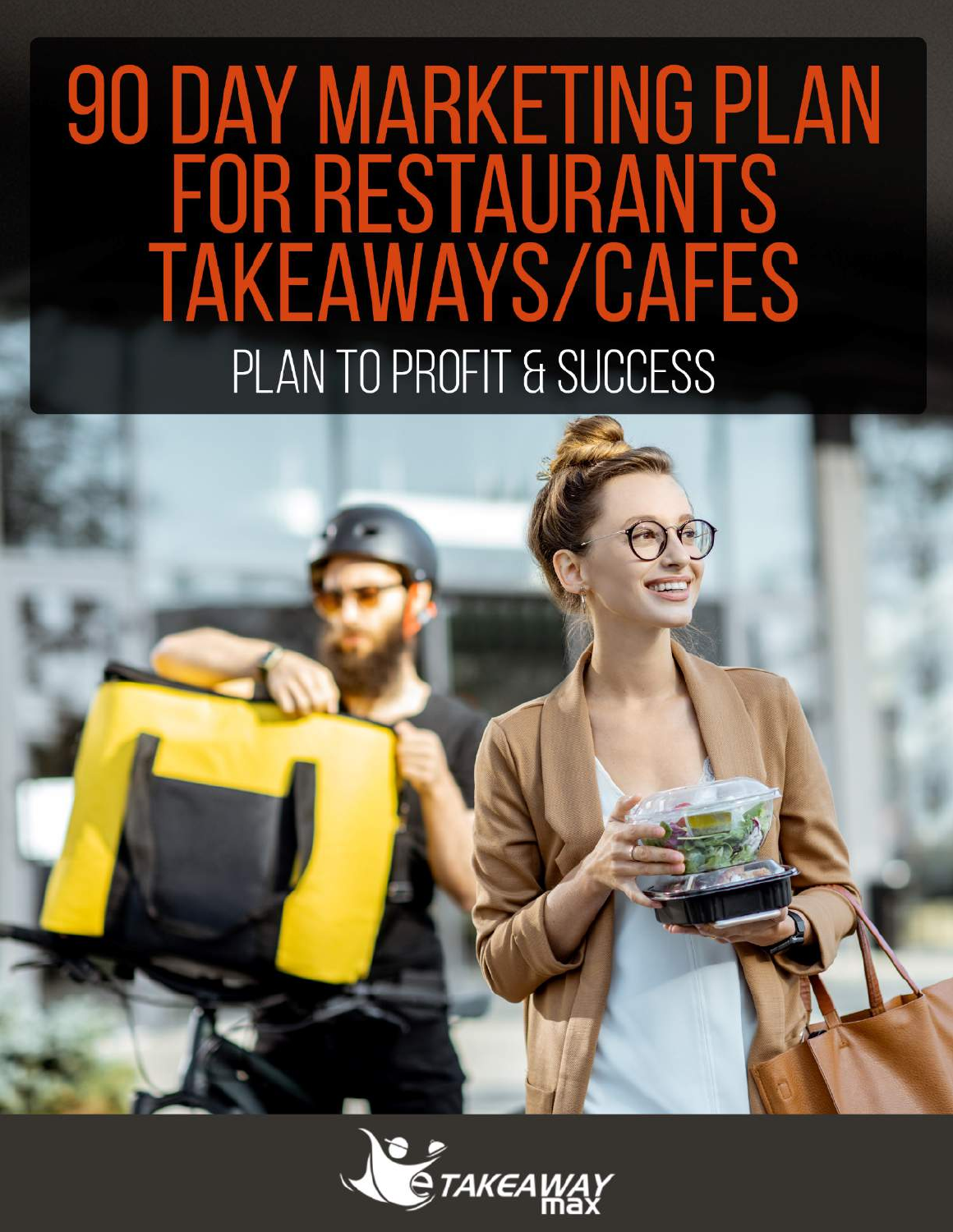## **CONTENTS**

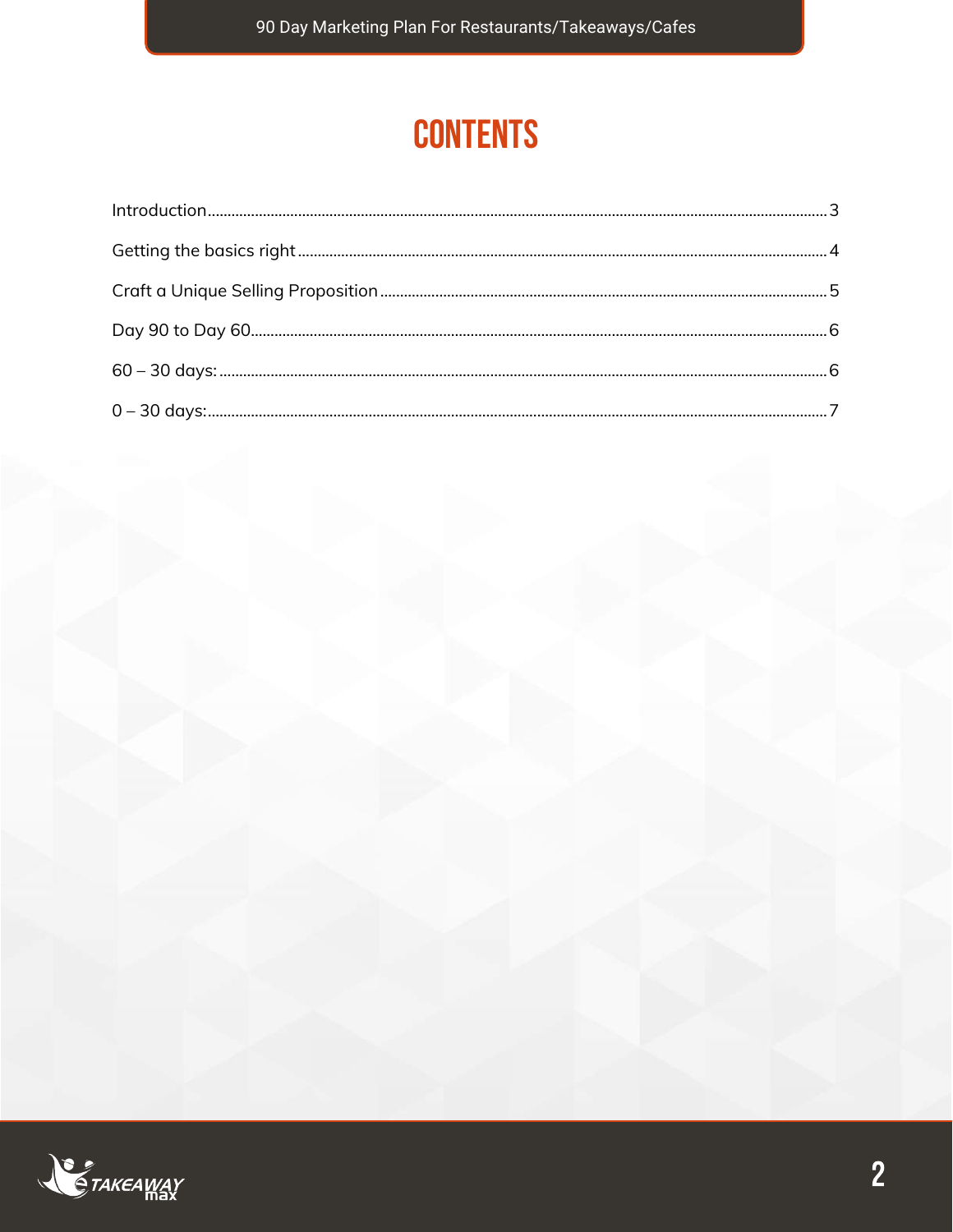#### **Introduction**

<span id="page-2-0"></span>Dear Restaurant or Takeaway Entrepreneur,

So, you've lined up the funds, leased the space, organised the workforce and are in the process of putting it all together. But, have you given enough thought to marketing, the one crucial factor that shapes the success of your new business? In the hustle-bustle of rolling out the business, many owners tend to give marketing the importance it deserves. Our Three-Month Pre-open Marketing Plan for Restaurants and Takeaways distills the experience of scores of successful entrepreneurs into a simple, yet very effective blueprint for success in the food service business.

This digital marketing plan starts 90 days BEFORE you receive customers at your restaurant or takeaway.



Let's now cut the chase and get to the plan straight.

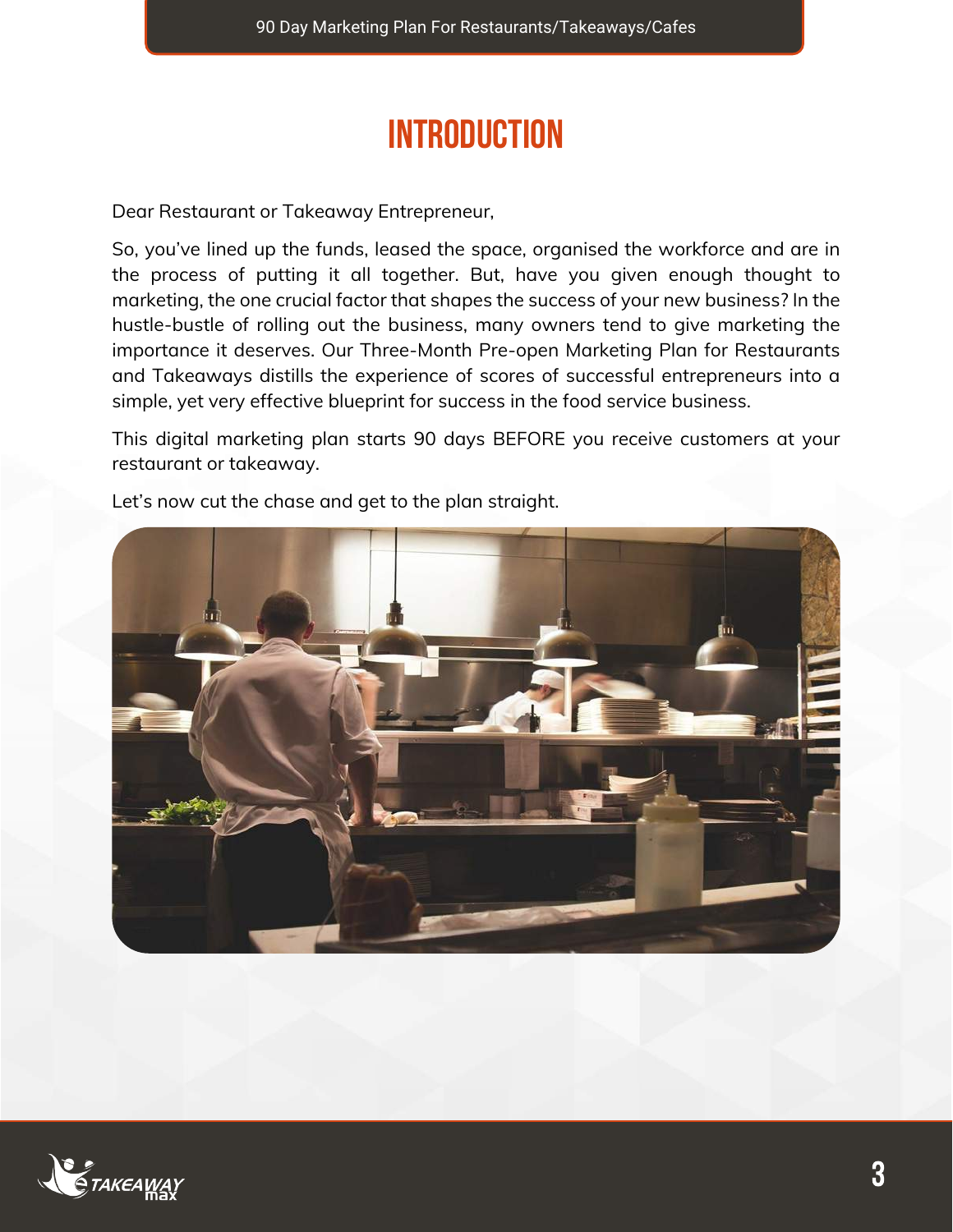### **GETTING THE BASICS RIGHT**

<span id="page-3-0"></span>

While great food and excellent service alone do not guarantee sustained business success, they are, nevertheless, the foundation on which good businesses are built. It is therefore important to have a customer-centric approach to all aspects of your business. Remember happy customers are the best ambassadors for your business. Customer delight should be your aim.

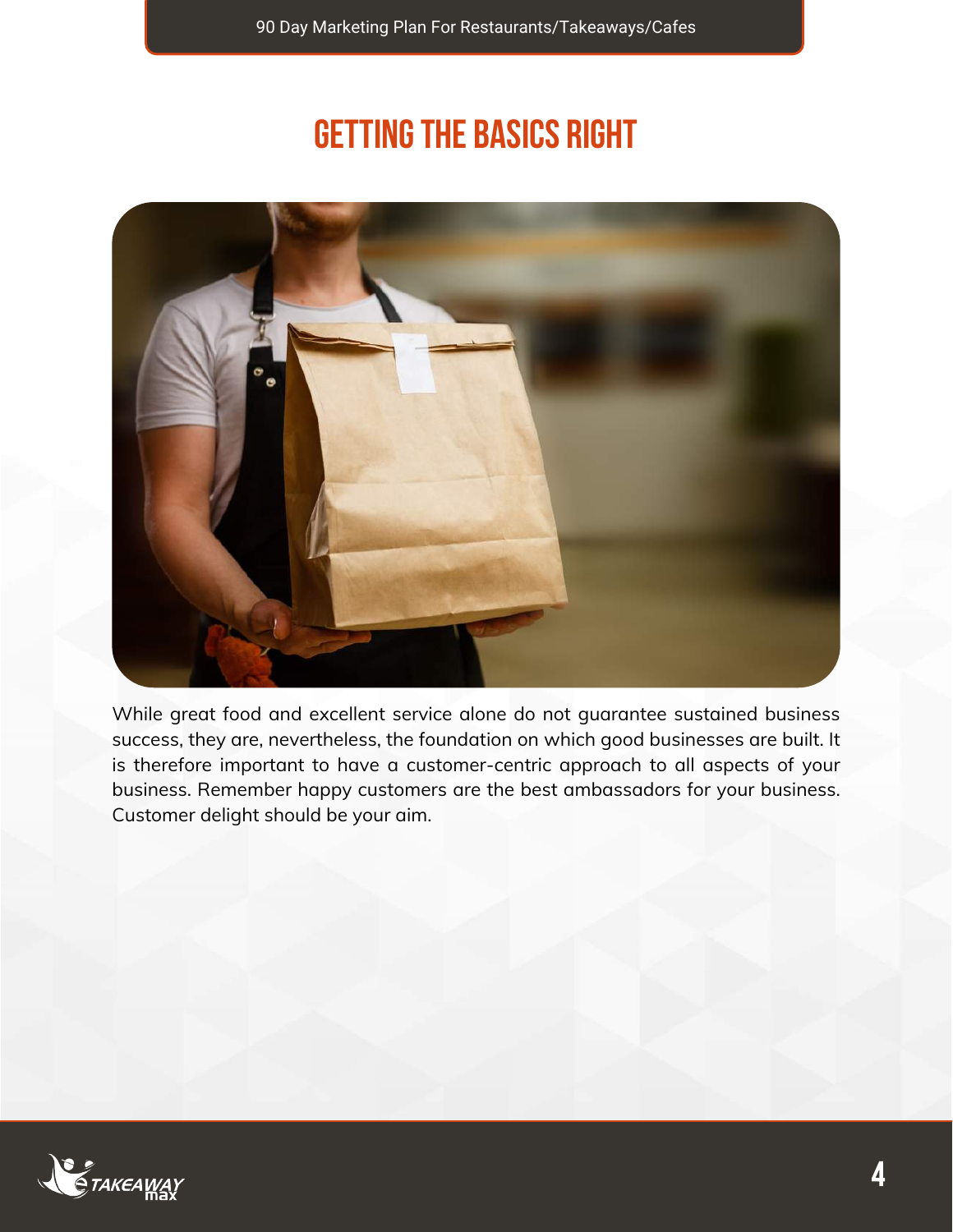#### **CRAFT A UNIQUE SELLING PROPOSITION**

<span id="page-4-0"></span>

Let's accept the fact that scores, if not hundreds of businesses compete with you (or will compete when you start) to earn the patronage of consumers. A consumer is faced with a mind-boggling array of choices when it comes to ordering food. In such a situation, how do you get her attention and retain it? This is where a Unique Selling Proposition or USP comes in. The USP differentiates you from the crowd in a way relevant to the potential customer and makes them buy from you. Faster service, cheaper price, distinct flavours,

free offers etc. have all been used in various hues by food businesses to stake out a place for themselves in the customer mind. The classic example of a successful USP from the food business is Domino's'. Articulated as "Fresh hot pizza delivered to your door in 30 minutes or less… or it's free," it sent their sales soaring and created a much celebrated case study.

Once the basics are in place and a winner USP crafted, here is what you should do:

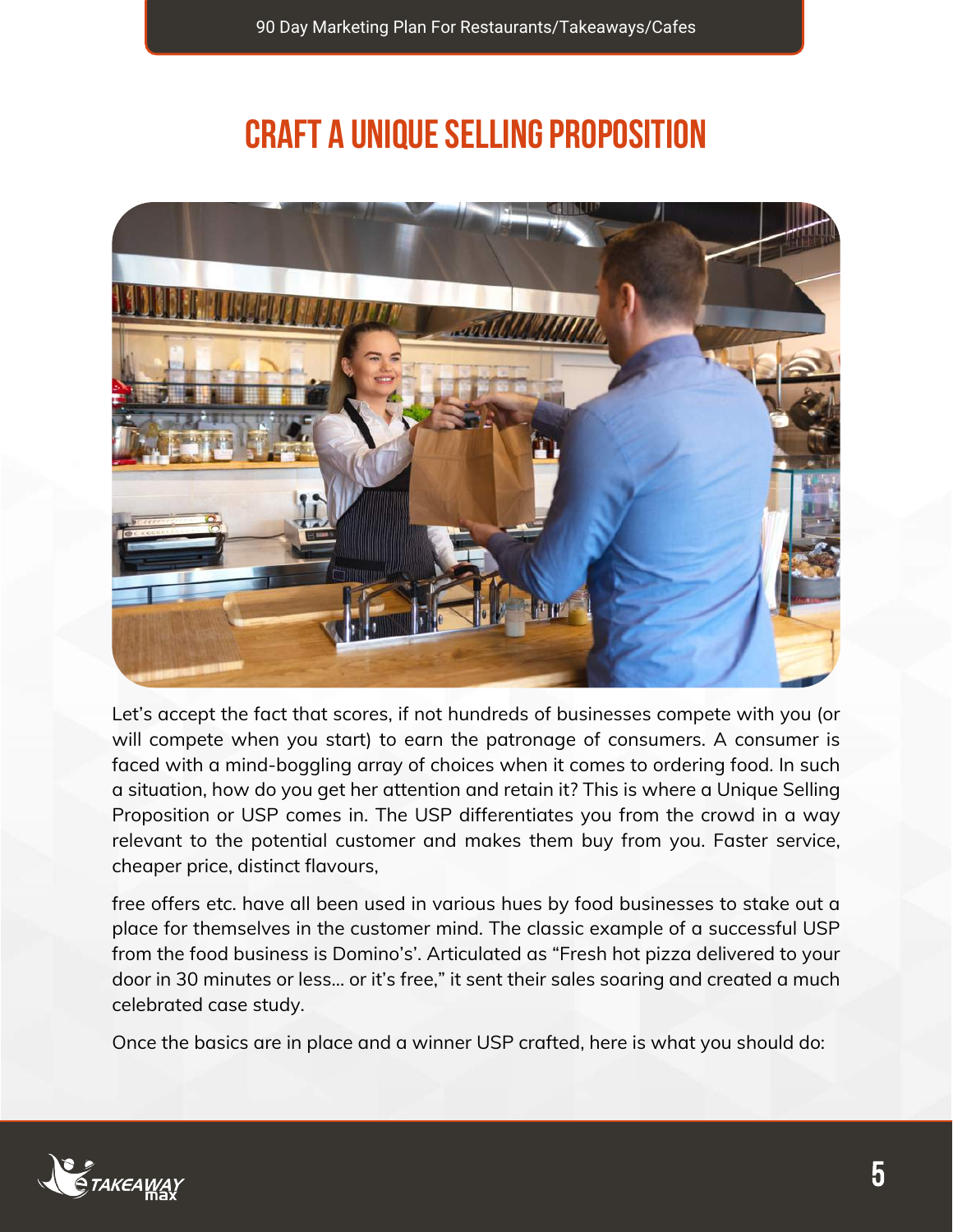#### **Day90to Day60**

- <span id="page-5-0"></span>● (If you already haven't) Purchase the domain name for the restaurant or takeaway
- Get the logo and graphics design work done.
- Build a professional website. Remember to highlight the USP and maintain design consistency between online and offline materials. As Google takes a few weeks, if not months to crawl a website and even longer to rank it, it is better to launch the site as early as possible. Remember that visual content is in high demand online these days, and having delicious looking photos on your website and across various social media outlets is essential for drawing hungry eyes. Get a set of drool-worthy photographs made for this purpose whatever it takes including hiring a professional photographer.
- Get all the collaterals made including leaflets. Do a mail drop campaign if you think it will help.
- Build links to the website. The more links you build the better. However, avoid irrelevant and junk links altogether. Google frowns upon such links and they may cause more harm than good. Instead try food service related websites, local directories, food finder sites etc. These make good sites to link with.
- The best way to keep marketing costs under check is to piggyback on established businesses. A meal deal with a cinema hall, a discount coupon at a local supermarket etc. are ideas worth exploring.

#### **60 – 30 days:**

- <span id="page-5-1"></span>Start sending your collaterals to the target customers. The Unaddressed Delivery Service takes several weeks of lead time. So it is better to keep your leaflets and brochures ready well in advance.
- Start your Facebook page. Get all your contacts to follow you on Facebook. Remember to use good images.
- Advertise your opening special on Facebook.